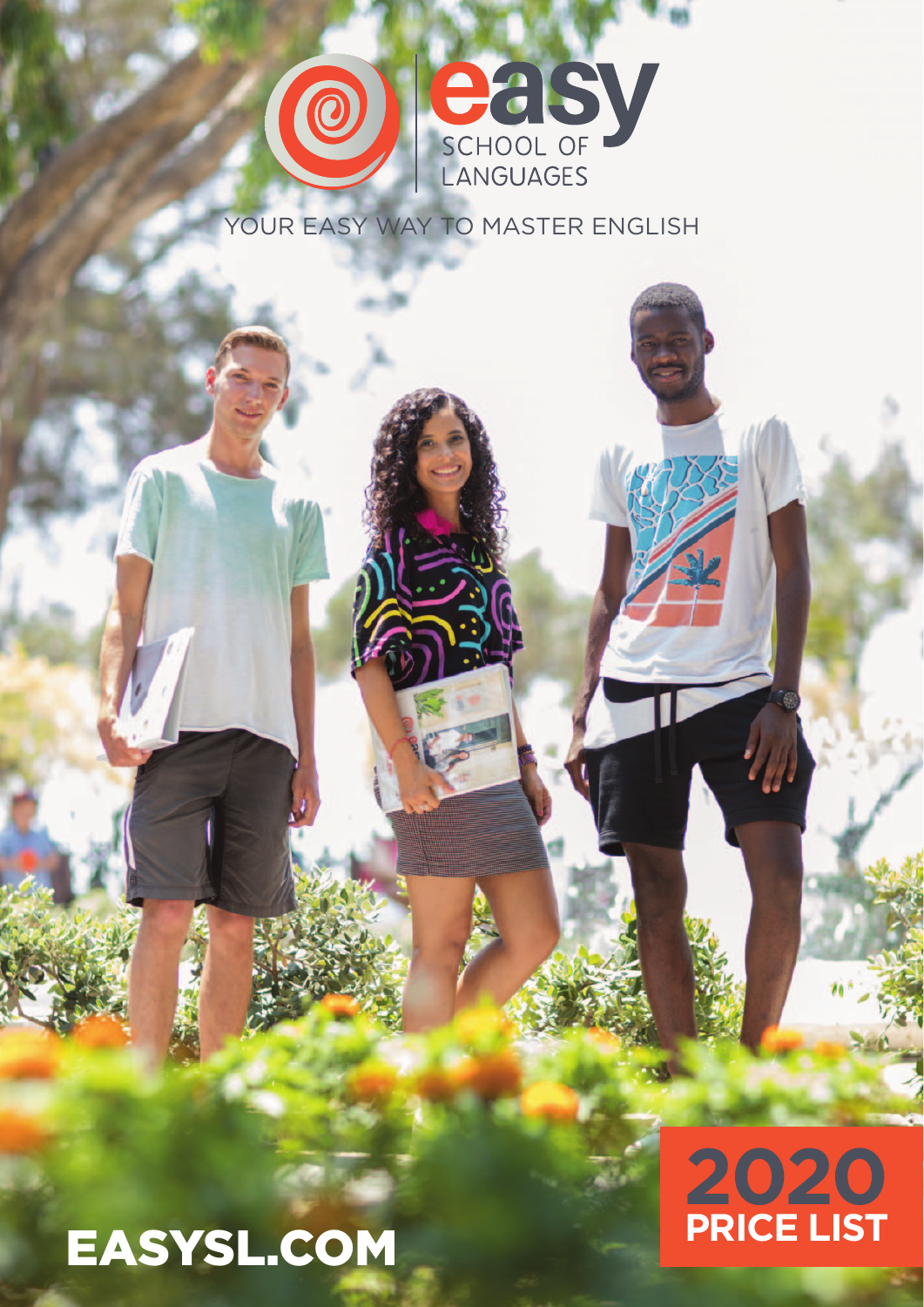| <b>COURSE</b>                                                              | <b>LESSONS PER WEEK</b>                                        | <b>PRICE*</b> $(\epsilon)$ |  |
|----------------------------------------------------------------------------|----------------------------------------------------------------|----------------------------|--|
| <b>General English</b>                                                     | 20 (Group)                                                     | 170                        |  |
| English Plus                                                               | 30 (Group)                                                     | 250                        |  |
| <b>General English</b>                                                     | 10 (One-to-one)                                                | 330                        |  |
| <b>General English</b>                                                     | 20 (One-to-one)                                                | 550                        |  |
| <b>General English</b>                                                     | 5 (One-to-one)**                                               | 135                        |  |
| General English                                                            | 10 (One-to-one)**                                              | 270                        |  |
| Conversation                                                               | 10 (Group)                                                     | 100                        |  |
| Combination (General English) 25                                           | 20 (Group) + 5 (One-to-one)                                    | 290                        |  |
| Combination (General English) 30                                           | 20 (Group) + 10 (One-to-one)                                   | 415                        |  |
| <b>Preparing for Business</b>                                              | 20 (Group) General English +<br>10 (Group) Business English    | 330                        |  |
| <b>Specialist Combination</b><br>(English for Specific Purposes)           | 20 (Group) General English +<br>10 (One-to-one) Specific Topic | 520                        |  |
| <b>IELTS</b>                                                               | 20 (Group)                                                     | 210                        |  |
| Preparing for Cambridge FCE/CAE course***                                  | 20 (Group) General English +<br>10 (Group) FCE/CAE             | 330                        |  |
| E-learning                                                                 |                                                                | Price on request           |  |
| PRICE PER PERSON PER WEEK. High Season supplement €50 per person per week. |                                                                |                            |  |

High Season dates – 20th June to 30th August 2020.

**\* Long term bookings - Any English course bookings of 8 weeks and over will benefit from €20 per week discount.** \*\* Lessons can only be booked in conjunction with any other English course. **\*\*\* FCE course and exam dates** 6th January – 13th March 2020 – Exam date 13th March 2020; 30th March – 5th June 2020 – Exam date 6th June 2020; 22nd September – 27th November 2020 – Exam date 1st December 2020. **CAE course and exam dates** 6th January – 13th March 2020 – Exam date 14th March 2020; 30th March – 5th June 2020 – Exam date 10th June 2020; 22nd September – 27th November – Exam date 2nd December 2020.

| Teacher Training courses 1 week                                                                                                                                       |            | 350 |  |
|-----------------------------------------------------------------------------------------------------------------------------------------------------------------------|------------|-----|--|
| Teacher Training courses 2 weeks                                                                                                                                      |            | 700 |  |
| Price for "Teacher Training courses" covers total tuition cost for the duration of the course. Please refer to our website for the full<br>list of courses and dates. |            |     |  |
|                                                                                                                                                                       |            |     |  |
| Internship programme fee                                                                                                                                              | Internship | 350 |  |
|                                                                                                                                                                       |            |     |  |

A booking of any English course of minimum 2 weeks is obligatory when booking an internship (other terms and conditions apply).

## PACKAGE PROGRAMMES

| 1st March - 14th March 2020<br>1,400       |
|--------------------------------------------|
| 19th April - 2nd May 2020<br>1,400         |
| 17th May - 30th May 2020<br>1,400          |
| 20th September - 3rd October 2020<br>1,400 |
| 25th October - 7th November 2020<br>1.400  |

Golden Age fee includes: 20 General English lessons per week, 13 night accommodation in single room with a Host Family on HB basis or shared self-catering apartment, course material, social activities for 2 weeks and airport transfers.

## JUNIOR PACKAGE PROGRAMMES

| ALL INCLUSIVE JUNIOR PROGRAMME                | <b>HOST FAMILY RESIDENCE</b> |                          |
|-----------------------------------------------|------------------------------|--------------------------|
| <b>Northern Junior Programme Residence 4*</b> |                              | 675                      |
| <b>Northern Junior Programme Host Family</b>  | 655                          | $\overline{\phantom{0}}$ |

Junior Programme fee includes: 20 General English lessons per week, accommodation in sharing room on Full Board basis, full programme of afternoon, evening activities and airport transfers. Dates: 28th June to 30th August 2020. \*A refundable deposit of €50 is to be paid to Easy School representative upon arrival at the residence.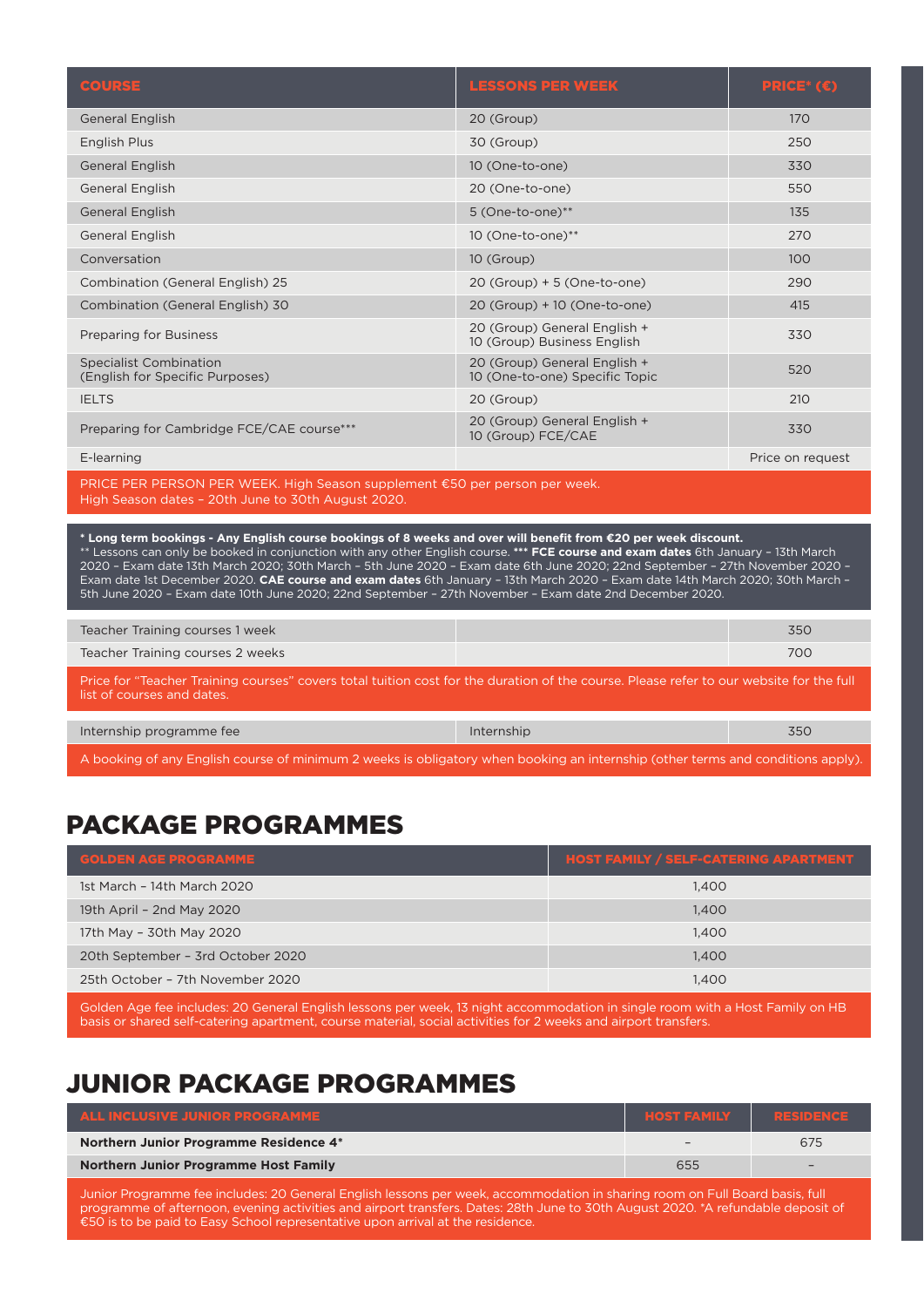MINIMUM STAY: 1 week CLASS SIZE: Maximum 9

1 LESSON: 45 minutes COURSE DAYS: Monday to Friday

Morning Lessons: 09.00 to 10.30, 11.00 to 12.30 Afternoon Lessons: 13.00 to 14.30 or 14.45 to 16.15

During high season the following Summer timetable might apply: 13.00 to 14.30, 15.00 to 16.30

### ALL COURSES INCLUDE:

- 1. Welcome pack and student card
- 2. Placement test
- 3. Free use of study and leisure areas
- 4. Free WIFI at school
- 5. Welcome party
- 6. Free lesson on My EasySL academic platform
- 7. End of course certificate
- 8. Free Tutorial for bookings of minimum 12 weeks

### PUBLIC HOLIDAYS AND SCHOOL CLOSURE DATES:

1st January, 10th Feb, 19th March, 31st March, 10th April, 1st May, 29th June, 8th September, 21st September, 8th December, 24th December, 25th December, 31st December. When public holidays are on weekdays the school will be closed. Lessons for the rest of the week will be longer to make up for most of the time lost. One-to-one lessons will be made up for.

€0.50 per night (maximum €5)

## CONDITIONS APPLY:

## **Reduced Hours Procedure** In the event that only three or

fewer students apply for a particular course Easy SL will apply the Reduced Hours Procedure.

- 20 lessons group course will be reduced to 15 lessons 3:1, 2:1 or 1:1
- 30 lessons group course will be reduced to 20 lessons 3:1, 2:1 or 1:1

## ACCOMMODATION OPTIONS

| <b>HOST FAMILY</b>                                                                                                                                                                                                                                                           | PRICE (€)   |  |
|------------------------------------------------------------------------------------------------------------------------------------------------------------------------------------------------------------------------------------------------------------------------------|-------------|--|
| Sharing Bed & Breakfast                                                                                                                                                                                                                                                      | 160         |  |
| <b>Sharing Half Board</b>                                                                                                                                                                                                                                                    | 190         |  |
| <b>Sharing Full Board</b>                                                                                                                                                                                                                                                    | 210         |  |
| PRICE PER PERSON PER WEEK. High Season supplement €50 per person<br>per week. High Season dates - 20th June to 30th August 2020.                                                                                                                                             |             |  |
| Single Bed & Breakfast                                                                                                                                                                                                                                                       | 220         |  |
| Single Half Board                                                                                                                                                                                                                                                            | 260         |  |
| Single Full Board                                                                                                                                                                                                                                                            | 275         |  |
| PRICE PER PERSON PER WEEK. High Season supplement €100 per person<br>per week. High Season dates - 20th June to 30th August 2020.                                                                                                                                            |             |  |
| Private Bathroom supplement per week                                                                                                                                                                                                                                         | 60          |  |
| Special Diet supplement per person per week                                                                                                                                                                                                                                  | 50          |  |
| <b>SELF-CATERING APARTMENT</b>                                                                                                                                                                                                                                               |             |  |
| Single Room                                                                                                                                                                                                                                                                  | 255         |  |
| Twin Room                                                                                                                                                                                                                                                                    | 170         |  |
| Studio apartment*                                                                                                                                                                                                                                                            | 375         |  |
| PRICE PER PERSON PER WEEK. High Season supplement €75 per person<br>per week. High Season dates - 20th June to 30th August 2020. *The rate is<br>applicable for a maximum of 2 people. An extra charge of Euro 50 per<br>person per week will apply for an additional quest. |             |  |
| Private Bathroom supplement per week                                                                                                                                                                                                                                         | 60          |  |
| Sole use Apartment low season                                                                                                                                                                                                                                                | 665*        |  |
| Sole use Apartment high season                                                                                                                                                                                                                                               | $975*$      |  |
| Price per week. * The rate is applicable for a maximum of 3 people. An extra<br>charge of €50 per person per week (7 nights) will apply for additional guests.<br>High Season dates - 20th June to 30th August 2020.                                                         |             |  |
| <b>EXTRA FEES</b>                                                                                                                                                                                                                                                            |             |  |
| AC supplement                                                                                                                                                                                                                                                                | 10 per week |  |

| AC supplement                                          | 10 per week |
|--------------------------------------------------------|-------------|
| Class material & access to My EasySL academic platform | 35          |
| Insurance (optional)                                   | 10 per week |
| Airport transfer one way                               | 20          |
|                                                        |             |

## HOST FAMILY

- Minimum stay: 1 week / 7 nights.
- Any extra night will be calculated pro rata and rounded off to the nearest Euro.
- Maximum 2 students per sharing room.
- Your accommodation details will be sent to you 2 weeks prior to your arrival.

## SHARED SELF-CATERING APARTMENT

- Minimum stay: 1 week / 7 nights.
- Students are encouraged to arrive and depart Saturday to Saturday or Sunday to Sunday (check-in from 3pm onwards and check-out by 10am). Should it not be the case, the School reserves the right to offer an alternative accommodation for the first/last days of their stay.
- Any extra night will be calculated pro rata and rounded off to the nearest Euro.
- Arrival and departure transfers are obligatory with the booking of the apartment.
- A refundable deposit of €100 is to be paid at Easy School's reception on the first day of the course. The deposit will be refunded on the last day of the course, after the apartment has been checked for loss or damage. Any loss or damage which is attributed to the student will be deducted from the deposit.
- Your accommodation details will be sent to you 2 weeks prior to your arrival.

### FACILITIES & SERVICES INCLUDED IN THE PRICE OF SHARED SELF CATERING APARTMENTS

- **Water & Electricity**
- Cleaning once a week
- Fan or heater
- Linen and towels (except for beach towels)
- Laundry facilities
- Free Wi-Fi in the living room